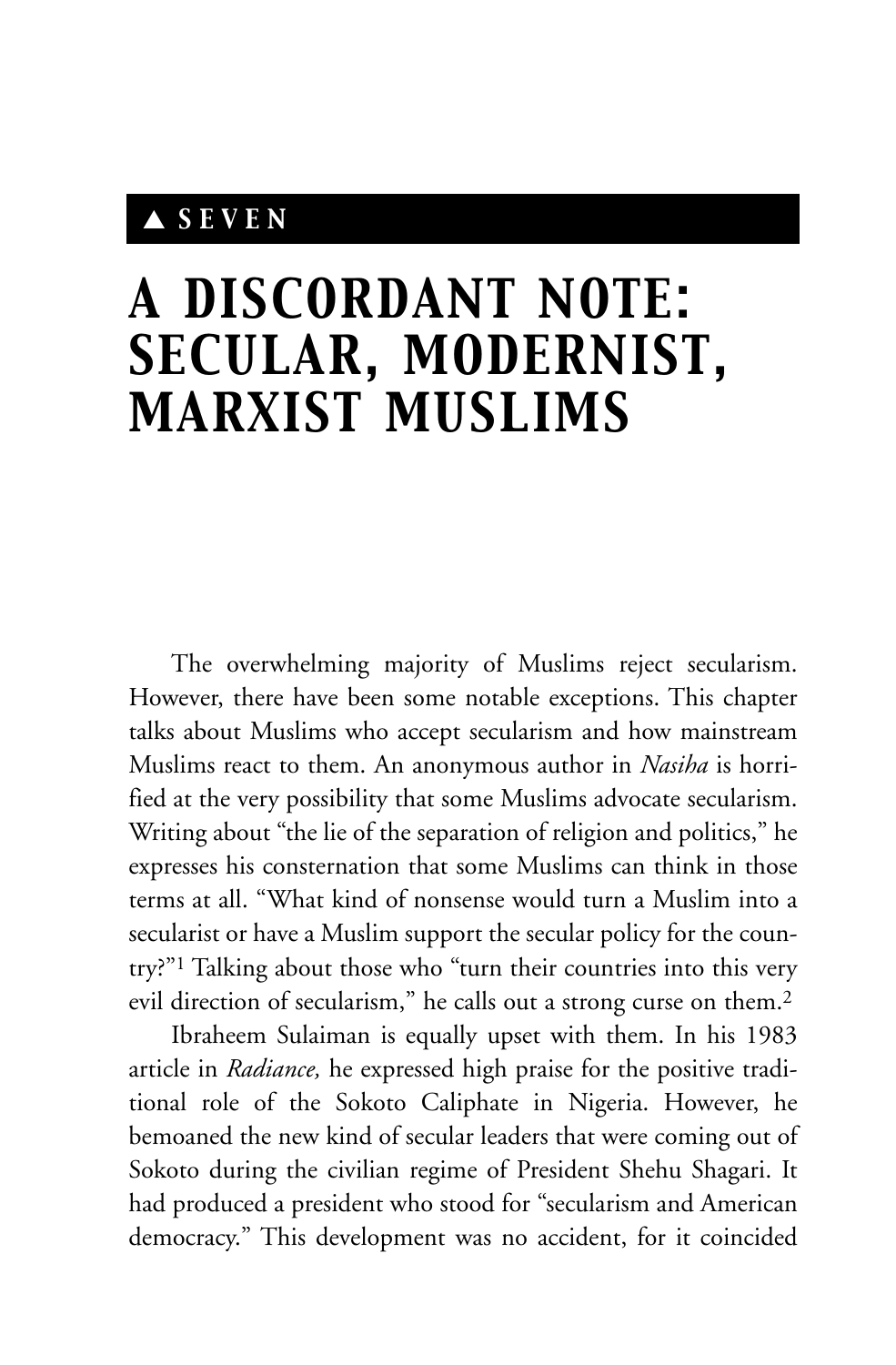with the moral deterioration of a once proud centre of Muslim morality and splendour. "At present [Sokoto] is a filthy and repulsive city," Sulaiman complained. It was "morally offensive, dead and dark as far as knowledge and moral inspiration are concerned," and thoroughly secularised. All the western vices of gambling, drinking and prostitution reigned supreme. Sokoto represented a "history of the movement of a people from active creators of history to its passive victims; from a vigorous and intellectual life to a sordid moral and mental confusion. From caliphate to secularism." If Sokoto were to regain its former status, it would have to quit "trying to reconcile a colonial [i.e., secular] legacy with its Islamic heritage," for they cannot be combined.

And then there was that other alleged secular Muslim leader from Kano: the late Aminu Kano, a famous national politician. On the one hand, the man was a firm Muslim, constantly drawing inspiration from Islam and quoting Dan Fodio, the great 19th-century reformer of Sokoto. So the people saw him as a Muslim revolutionary. On the other hand, this "Islamic Aminu is at the same time the Secular Aminu, who, in an attempt to win the confidence of those who have already chosen their own idols, compromises those principles of Islam he always evokes, and to subscribe fully, when expedient, to secular politics or bring about a secular regime." Aminu's achievements were meager, merely "the installation of two governors," namely Kaduna's Balarabe Musa and Kano's Abubakar Rimi. Musa, according to Sulaiman, waged a false struggle, pretending to be fighting for Islam but with secular weapons and goals. He pretended to love the people while running a government of "capitalist exploitation." No wonder that he was removed from office. Rimi similarly ran his government on secular principles that were alien to his people.

So Sulaiman asks Aminu, "How come that ten million Muslims of Kano have at their head a governor who is a direct contradiction to Islamic humility, soberness, moral rectitude and profound spiri-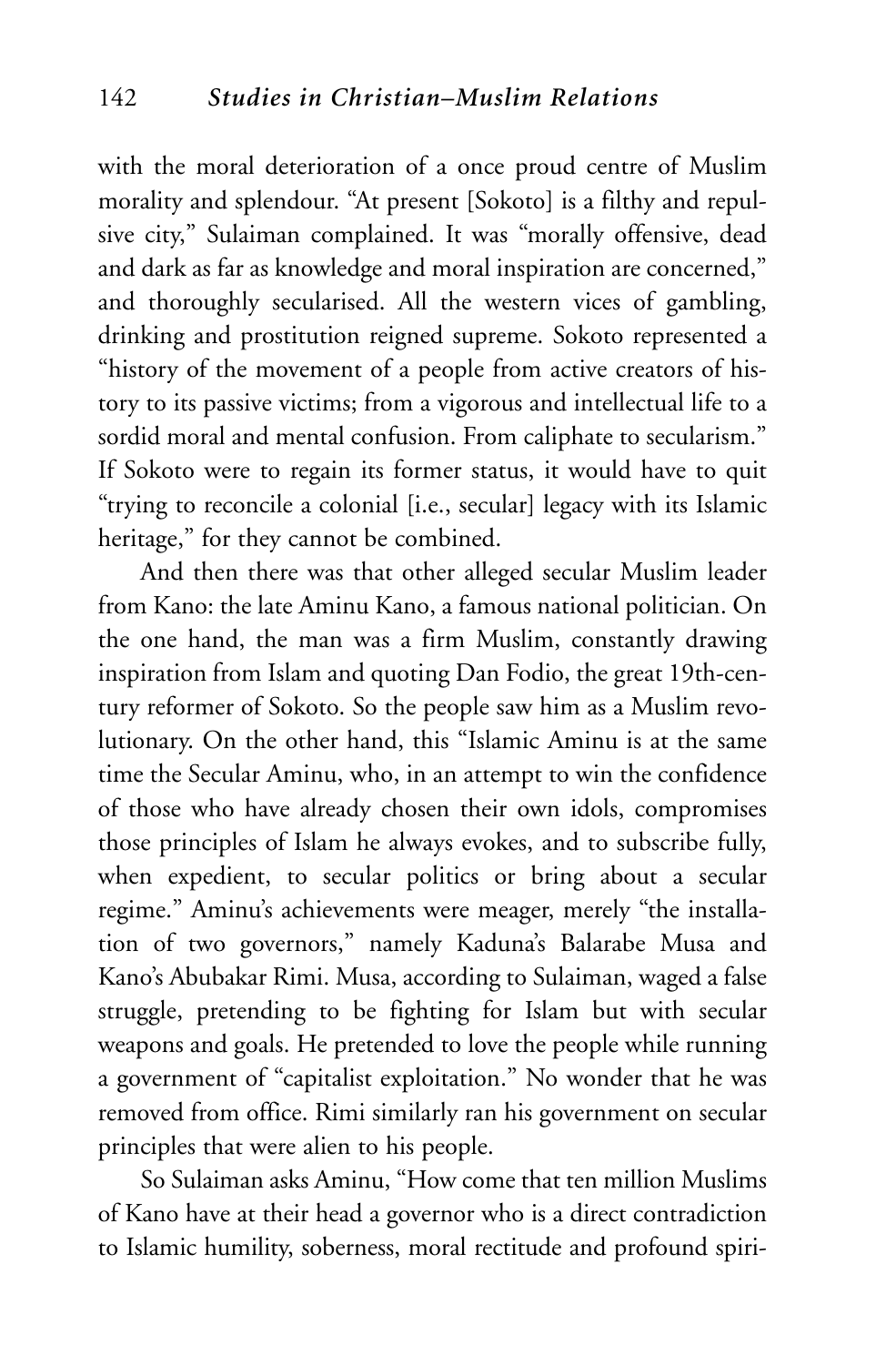tual commitments?" Again, "If the object is to remain committed to colonial principles and to establish secular and immoral regimes, why invoke the Qur'an, why draw from Islamic sources, why refer to the Shehu?" Aminu's "failure," during the secular federal regime of Shagari with these two secular governors in his party under him, "indicates that any attempt to bring about a secular political and social transformation in a Muslim society is bound to fail. Islam alone is the source of such a transformation."3 With reference to "secular" Turkey, Ado-Kurawa similarly asserts, "Secularism cannot succeed in any Muslim society without the use of force."4

The political party of Aminu and his governors also included the historian Yusufu Bala Usman and author-politician Lawan Danbazau. In line with Aminu's position, though Muslims, they adhered to a Marxist perspective, somewhat parallel to Latin America's Christian liberation theologians. They emphasized how religion in Nigeria was used as a tool of manipulation.<sup>5</sup> The secular state was necessary to resist this manipulation urge. When I attended a lecture Usman delivered at a conference at ABU, I was not sure whether I was listening to a Muslim or to a Marxist.

The hostility among Fundamentalists is so strong against secular Muslims that they will curse them publicly by name. Ahmad Joda was an elected Muslim member of a constitutional assembly. He advocated that the government should withdraw from all involvement in Islam, including the big ones of pilgrimage and education. The editor of *Alkalami* was so angry that he wrote an editorial entitled "*Allah Wadan Naka Ya Lalace,"* which in English would sound like "Cursed are you; you are finished!" Elsewhere in the text, he referred to Joda as "this cursed Muslim." He declared, "It is incumbent on every Muslim to curse Ahmad Joda." He suspected that Jews and Christians might be behind this development. "This deed of his made him lose all his prestige among the people."6

Ado-Kurawa is anything but impressed with Muslim secularists. They are those "who accept the Western Christian notion of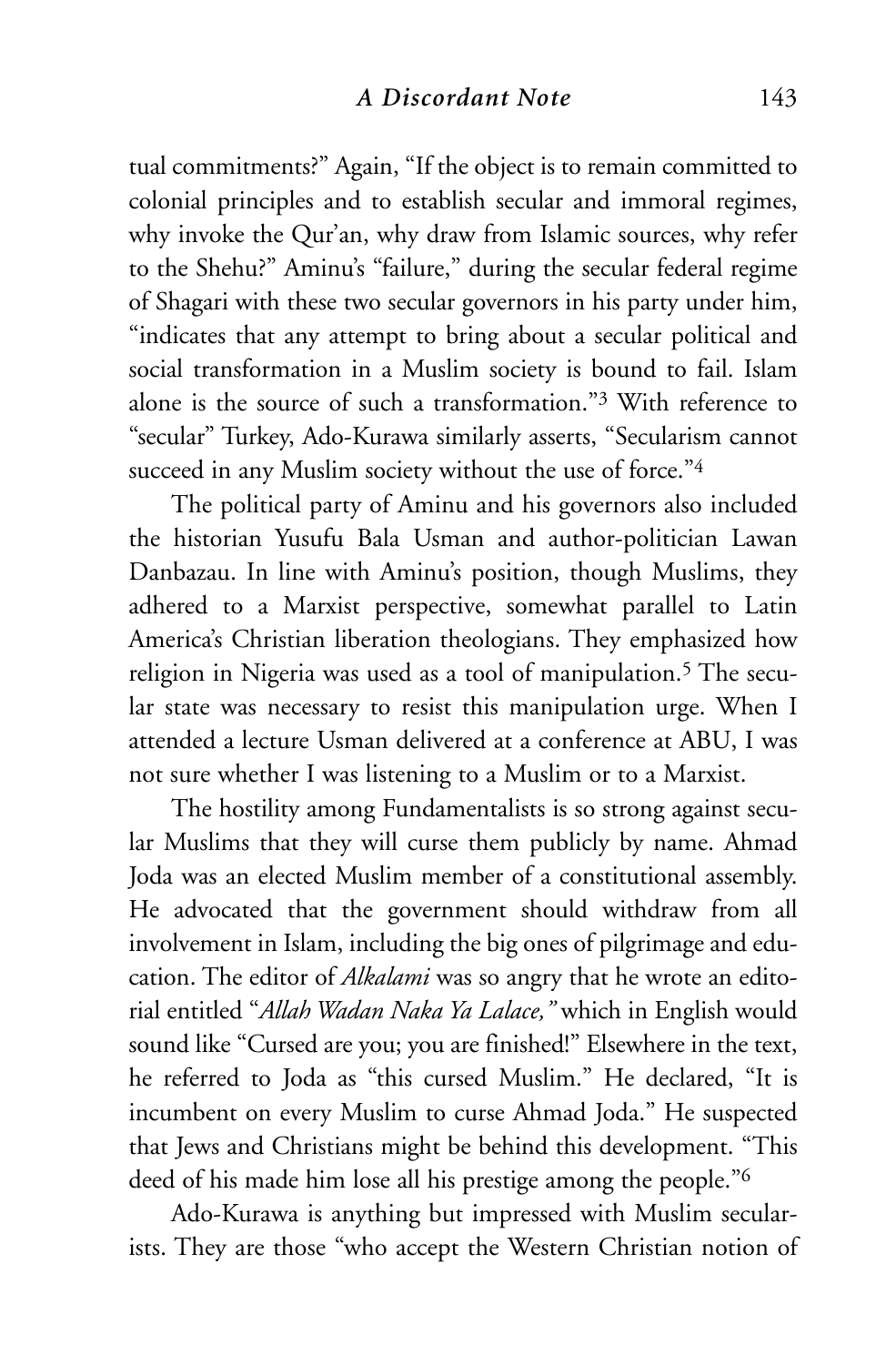separating the spiritual from the mundane and subordinate divine laws to man-made laws." They really should not even be considered Muslims, since they reject "part of the message of Islam." He asks, "Can one be a Muslim and a secularist at the same time?" Quoting 2:85 of the Qur'an, his answer is basically negative. It is only charity that makes him concede that "it is safer to refer to them as Muslims."7 Alhassan Ibrahim, a political science student at ABU, during the Muslim Maulud celebration in Kaduna, commented on "stooges of the Western world, wearing the garb of Muslims."8

It is claimed that Muslims who imbibe secularism, Az-Zubair's "clones," often either trivialize religion to a mere spiritual and personal dimension or, worse, scorn religion altogether as hopelessly outmoded and as a barrier to modernization. They "cause much confusion in our midst." Many of these are found among the educated leaders who are "overawed" by Western science, while they lack "true understanding and full grasp" of Islam—as well as of Western culture. But he does not see any need for Nigerians to adopt secularism. They have no valid reason for removing "all semblance of spirituality from their social and political life, and suffer the same fate as their western brethren."

Mustapha describes the world view of such Muslims as "disfigured and secularised to the extent that they see nothing scholarly or deserving of intellectual attention in their own history, culture and religion. They regard their own intellectual tradition and scientific achievements mere accidents, primitive and lacking the capacity and potential to meet the challenges of the twentieth century."9

Ibrahim Umar finds that Muslims with Western education "flout and scorn the laws of God in preference to secularism." Over half a decade later, he reserves more harsh words for those he considers secular Muslims, referring to them several times as "secular fanatics," one of whom is Governor Makarfi of Kaduna State. He has earned that epithet because he allegedly "arrogantly" declared the sharia as established in Zamfara State "unconstitutional."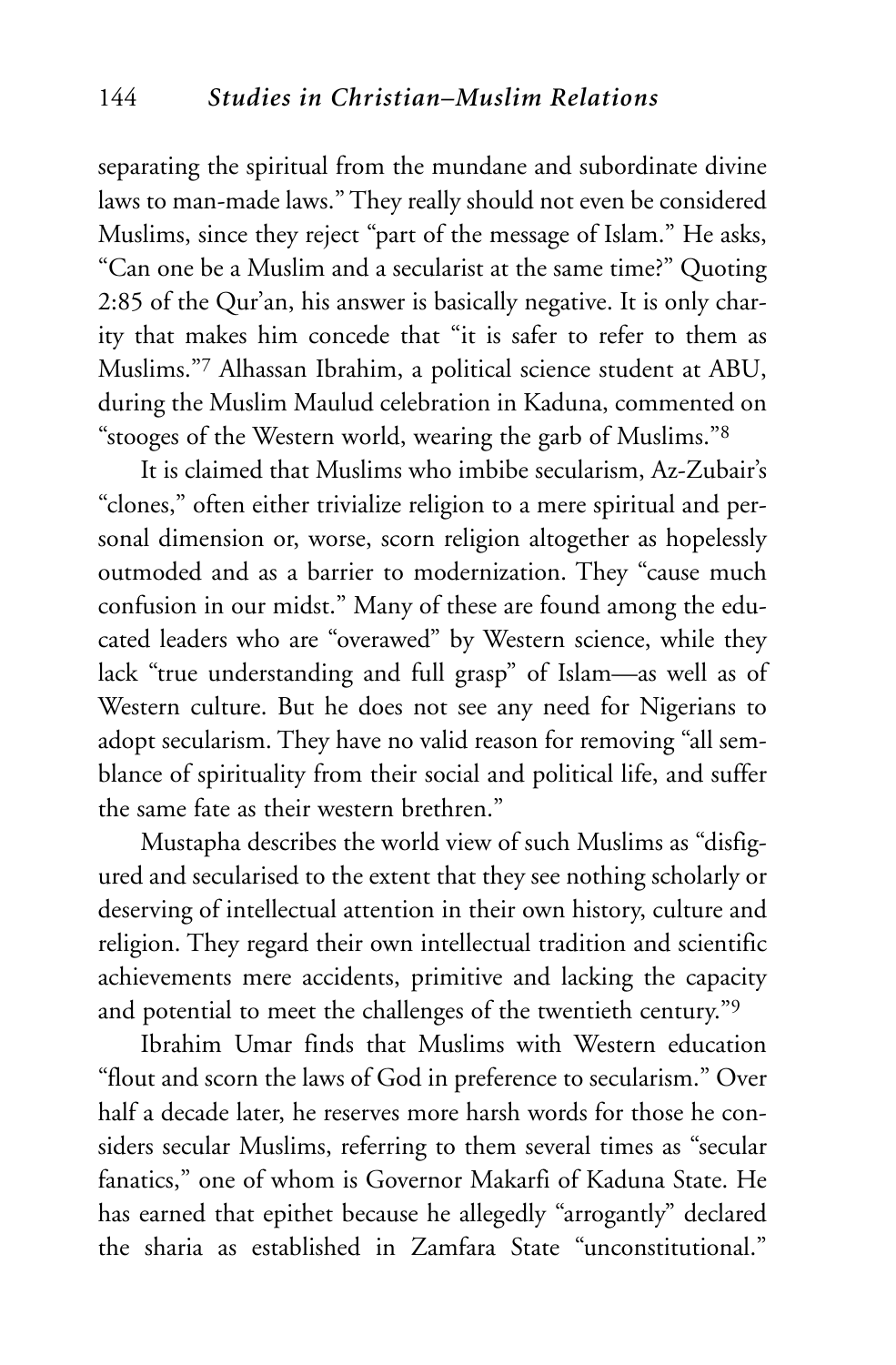Following El-Miskin, Umar declares that "the greatest enemy the Muslim community has today is not the Christian, the Jew or the Pagan, but the secular fanatics who profess to be Muslims." "These secular zealots are the real hypocrites who have been brainwashed and rendered renegades by Western education and propaganda such that, when sharia is mentioned, their hearts are filled with disgust, contempt and horror." "Sincere Muslims should not allow themselves to be intimidated and cowed by this bunch of diehard renegades." Makarfi and his ilk are warned "of God's ultimatum" that, according to the Qur'an, the full burden of eternal punishments awaits them.10

A contemporary Muslim writer of a totally different stripe is considered by some a secular modernist. Sanusi Lamido Sanusi is accused of all the evils associated with modernist Islam, including capitalism, by one Danladi A. Mohammed, a sharia advocate. Sanusi is regarded as an "arrogant modernist" who counts Marxists among his "colleagues," though he is at the opposite end of the spectrum, working as he does for a capitalist bank. Along with the Marxist Muslims, Sanusi rejects sharia governors "as manipulators of religion." He has deliberately condemned some Muslims as Fundamentalists for the very purpose of bringing "the attention of the anti-Islamic forces against his Muslim brothers, so that they could be targets of persecution as is the case in most Muslim countries and Sanusi knows this very well." Nothing good can be expected from Sanusi, for, being a banker, he "is deeply immersed in usury, approving and monitoring usurious credit to breweries, casinos and brothels." He is closely associated with "usury, the foundation of Western economic domination of Muslims." He also "eulogizes [the] Western lifestyle, which depends on the exploitation of others." In his writings, he depends on "*kafir* philosophers" and "secularists," thus drawing his inspiration from "Western intellectual tradition and not from the Islamic tradition." If Sanusi has his way, developments "will lead to the secularist disaster which has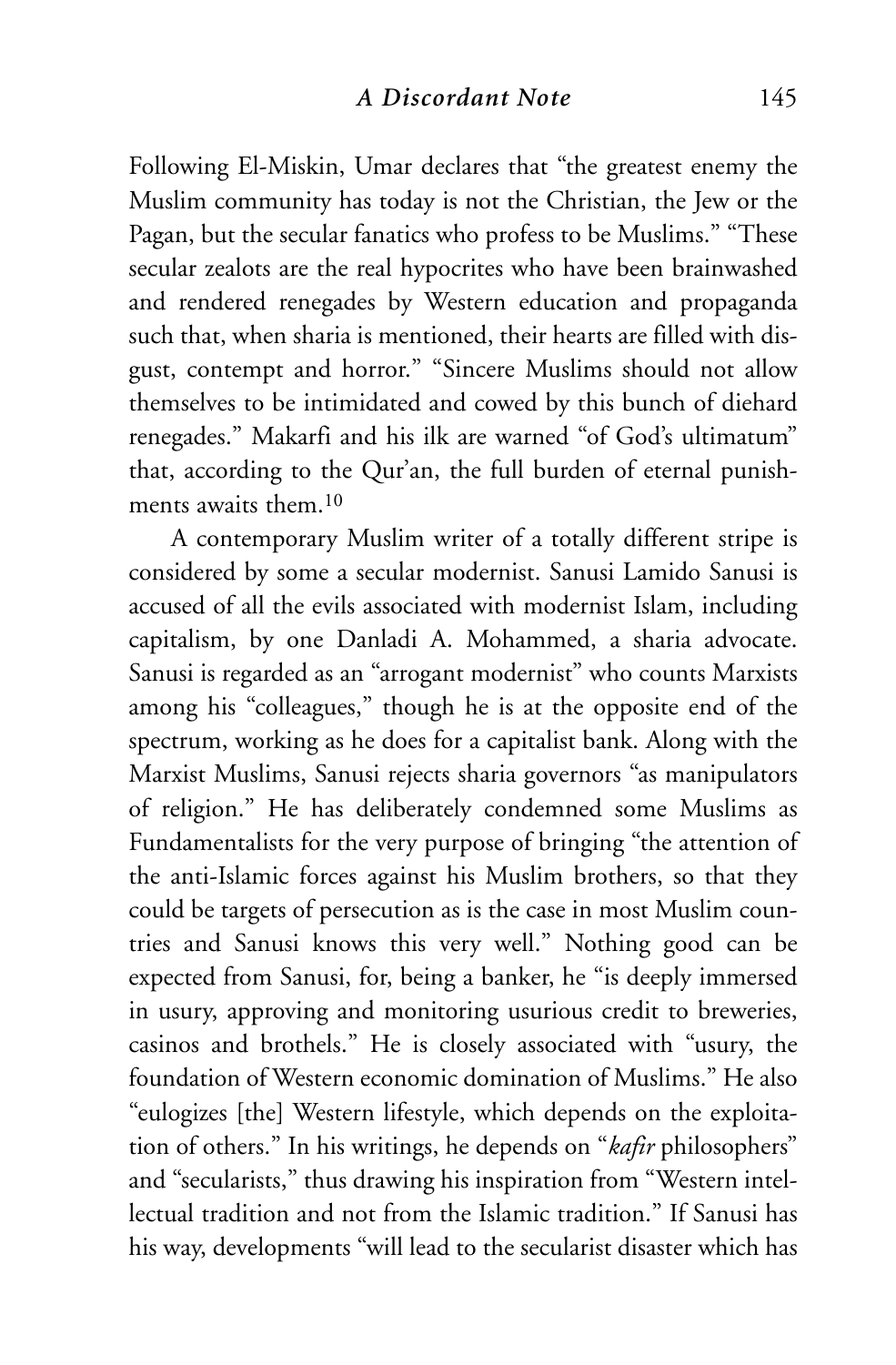befallen the Muslim societies that implemented modernist projects which is nothing but humiliation and cultural neurosis." "Islam will be eliminated gradually from the lives of the Muslims." And all that about a Sanusi with a degree in sharia studies from Sudan!

It seems to be a matter of "tit for tat." Sanusi returns the "compliments." He is said to despise Fundamentalists as ignorant and illiterate and has described them as hiding "internal injustices, inequities, corruption and despotism by portraying themselves as the sole and undisputed interpreters of the Divine Law and defenders of Islam's pristine purity." He also accuses Nigerian Islam of being "strikingly similar to the petro-Islamism in operation in corrupt and conservative Arab states."

Such disagreements among Muslims are not the point of this book. I bring up these examples for two reasons: First, to indicate that the major opinions discussed in this volume do not go unchallenged within Islam; secondly, to indicate the strong mutual rejection of each other. It reminds me of the mutual intolerance within the Christendom of a couple of centuries ago. No love lost between Islamists and modernist brethren; only contempt and condemnation to the point of denying the other the status of Muslim.11 However, there are pro-sharia folk like Abdullahi Bello, who actually admire Sanusi and often agree with him,<sup>12</sup> though not on this score.

Hussaini Abdu has an interesting angle on the Marxist-modernist concept of oppression. He is not so convinced that Muslims understand Western secularism properly. "This perception has an element of truth," he admits, but "it does not necessarily depict the general nature of Western secularism." His explanation for this opinion is couched in the rather unclear, pompous style popularly called "*dogon Turanci"* in Nigeria. He goes on to deliver what will probably be regarded a harsh insult to Islam, especially by Fundamentalists.

*Reacting to secular dogmatism, populist [read: Fundamentalist] Islamic groups have advanced a conception*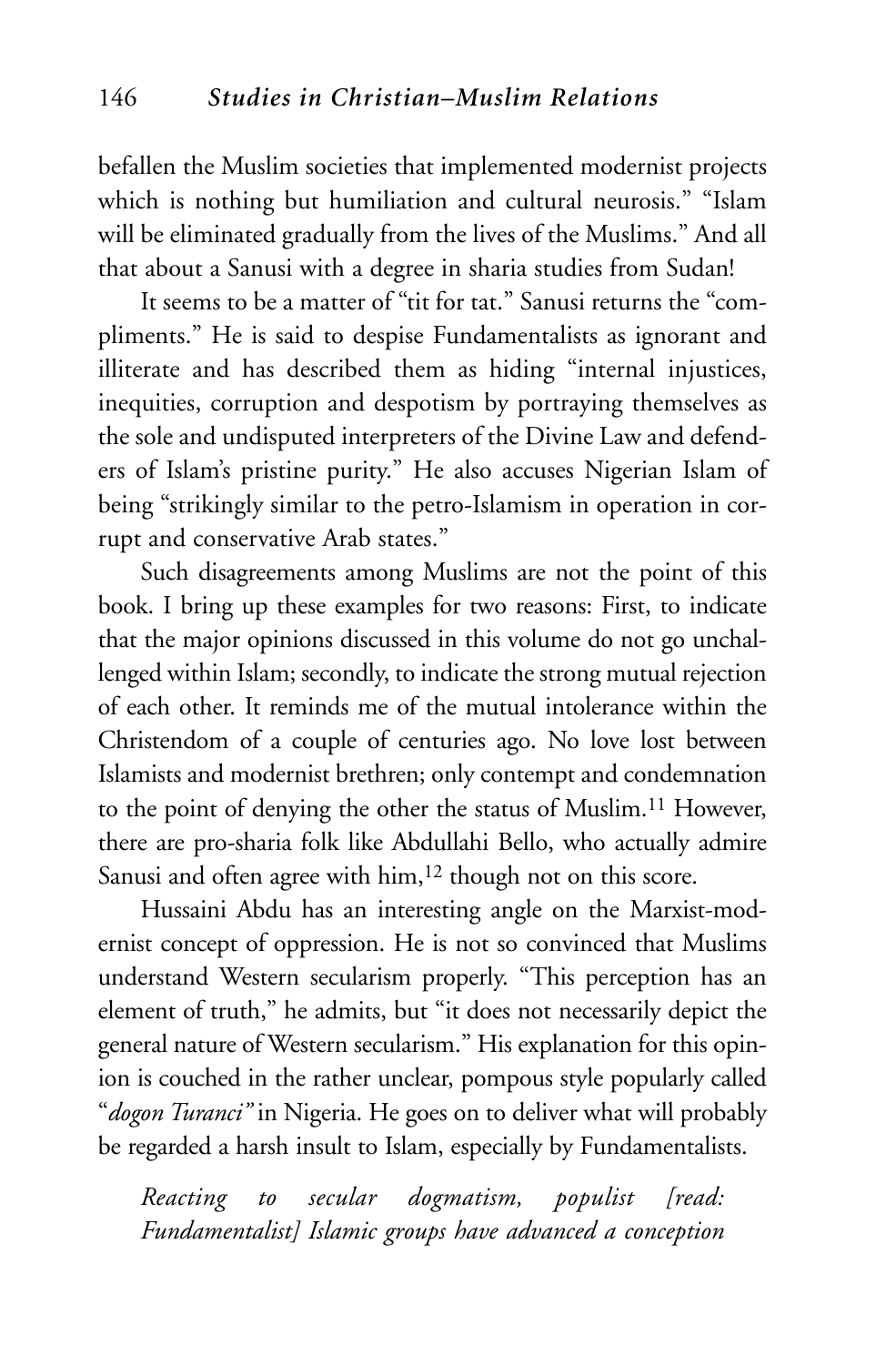*of the state that is quite similar in purpose and form to the very secular state they oppose. Like Muslim secularists, Islamic populists see the state as an instrument in the hands of ruling powers for imposing a particular conception of the world and specific values on the rest of society. They insist, therefore, that the Islamic state should be charged with the duty of imposing Islamic law on the larger society. It is, however, observed that the position of contemporary populist movements stands in direct contradiction not only to Islamic values and beliefs, but also contrary to political practices developed in historical Muslim societies.*<sup>13</sup>

Ouch! Now fundamentalism and main stream Nigerian Islam are put in the same boat with their two arch-enemies and even *declared* to be the same! That can hardly be accepted with grace!

The purpose of this chapter is to indicate that Nigerian Islam is not one solid block without any significant discordant note. Not all Muslims despise secularism, though by far most do. You may remember from Monograph Two that an anonymous writer alleged a surprising alliance of ABU-based Muslim Marxists with the Josbased missionary community.14 It seemed an unlikely association and, in fact, is. I well remember the time that I, a representative of the latter, stepped into the office of a representative of the "ABU Marxists" at a time they were the sworn enemies of capitalist-Christian apartheid. Though mine was intended to be a friendly get-acquainted visit, my surprised host squirmed uncomfortably in his seat and did not know how to react to this sudden intrusion of this missionary Boer. Of all names! Surely this intruder had to be an agent of the worst of vermin. The man's problem was that I also introduced myself as a family friend of his in-laws, whom he would probably classify as corrupt Christian elite. How could he kick me out? Well, that gentleman saw me, a representative of the Jos missionaries, in a secular alliance *against* Marxists. Hardly an ally!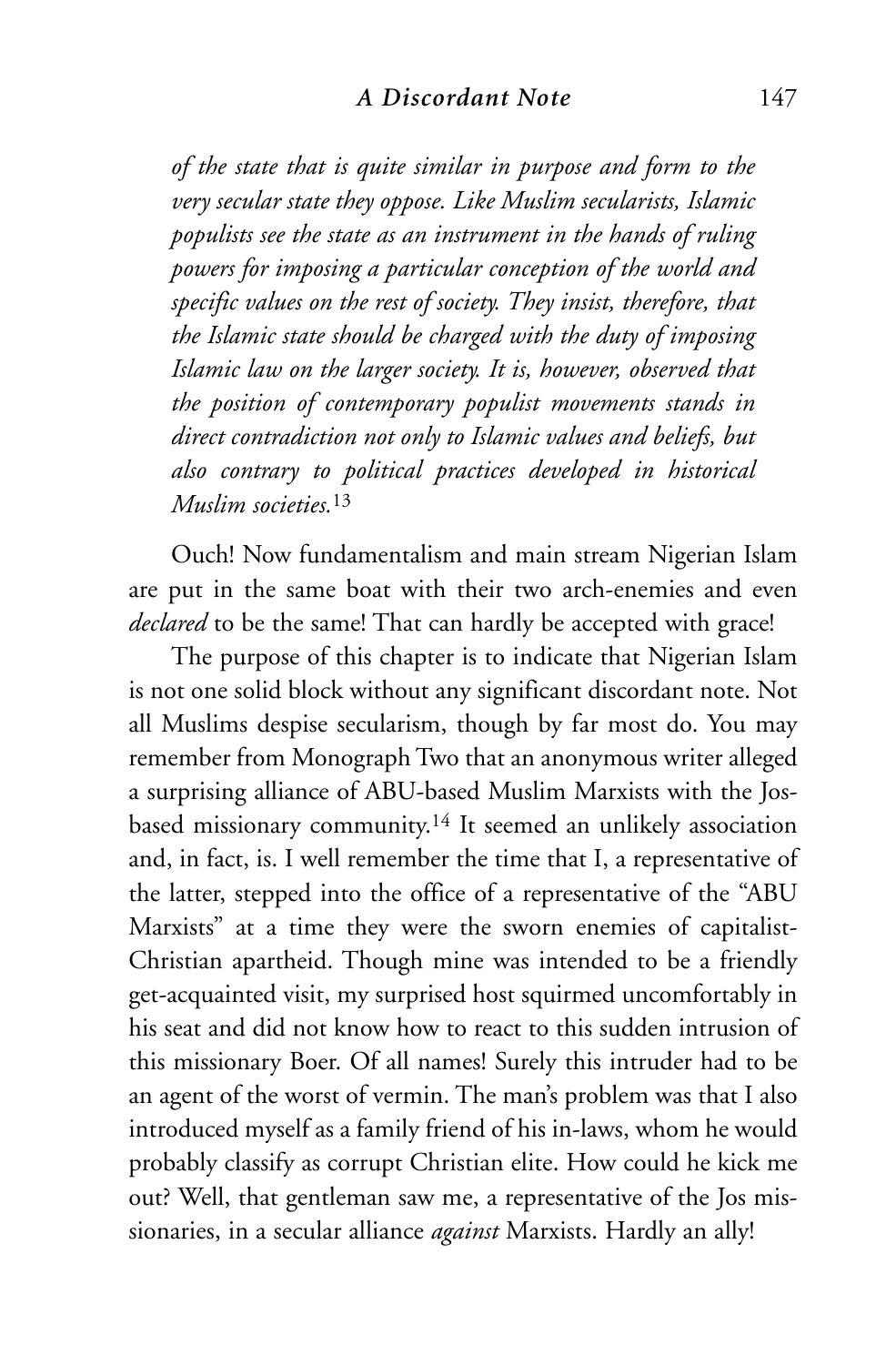## 148 *Studies in Christian–Muslim Relations*

To all other Muslims, all non-Muslim faiths and systems— Christianity, Marxism, capitalism, even if adherents profess Islam—spell secularism and secularism, chaos.